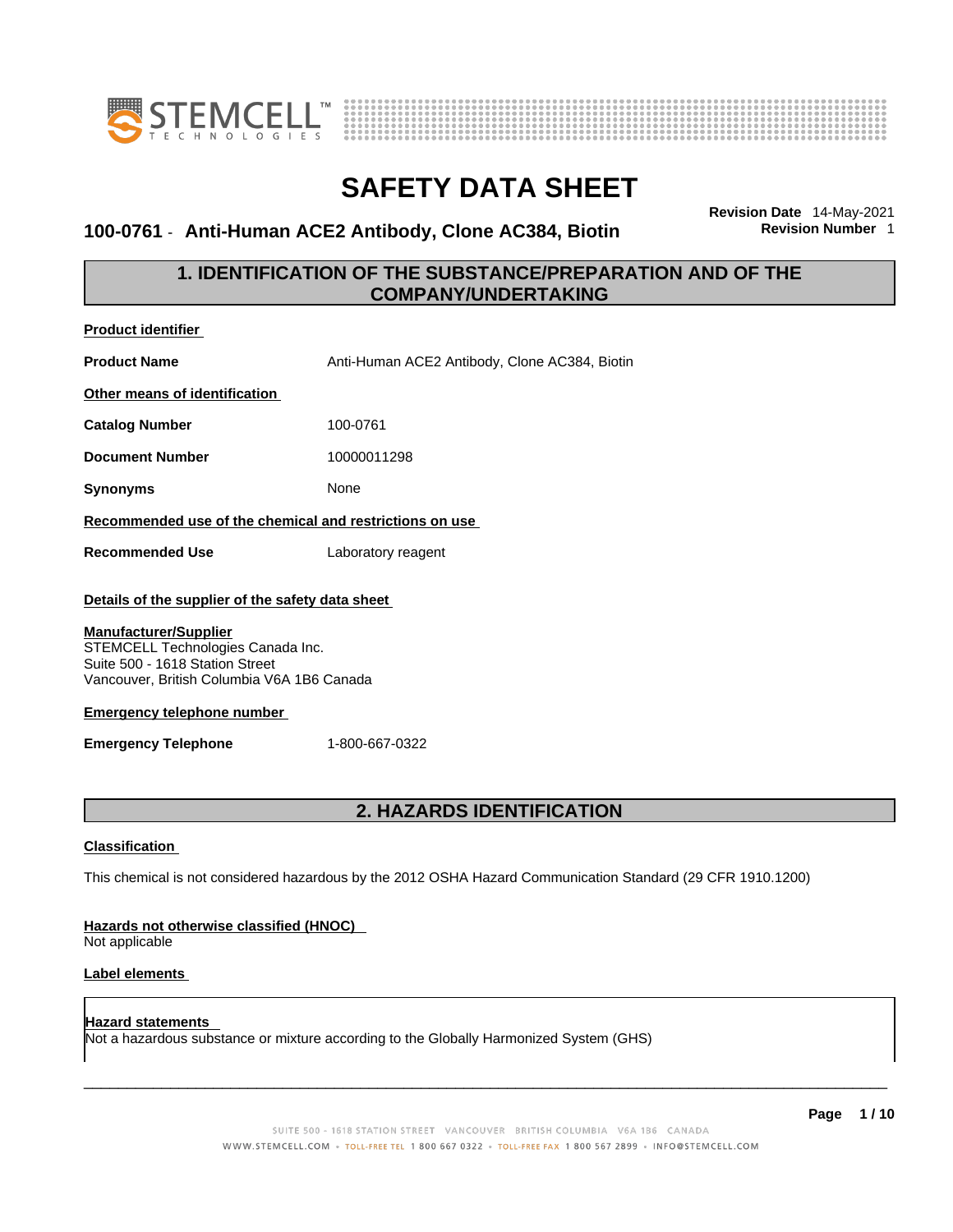



## \_\_\_\_\_\_\_\_\_\_\_\_\_\_\_\_\_\_\_\_\_\_\_\_\_\_\_\_\_\_\_\_\_\_\_\_\_\_\_\_\_\_\_\_\_\_\_\_\_\_\_\_\_\_\_\_\_\_\_\_\_\_\_\_\_\_\_\_\_\_\_\_\_\_\_\_\_\_\_\_\_\_\_\_\_\_\_\_\_\_\_\_\_ **Revision Date** 14-May-2021 **100-0761** - **Anti-Human ACE2 Antibody, Clone AC384, Biotin Revision Number** 1

The product contains no substances which at their given concentration, are considered to be hazardous to health.

**Appearance** Clear **Physical state** Liquid

**Odor** No data available

**Other Information**  Not applicable

#### **Unknown acute toxicity** 0 % of the mixture consists of ingredient(s) of unknown toxicity

0 % of the mixture consists of ingredient(s) of unknown acute oral toxicity

0 % of the mixture consists of ingredient(s) of unknown acute dermal toxicity

0 % of the mixture consists of ingredient(s) of unknown acute inhalation toxicity (gas)

0 % of the mixture consists of ingredient(s) of unknown acute inhalation toxicity (vapor)

0 % of the mixture consists of ingredient(s) of unknown acute inhalation toxicity (dust/mist)

### **3. COMPOSITION/INFORMATION ON INGREDIENTS**

### **Substance**

Not applicable.

### **Mixture**

Not a hazardous substance or mixture according to the Globally Harmonized System (GHS)

\*The exact percentage (concentration) of composition has been withheld as a trade secret.

### **4. FIRST AID MEASURES**

### **Description of first aid measures**

| <b>Inhalation</b>   | Remove to fresh air.                                                                                                    |
|---------------------|-------------------------------------------------------------------------------------------------------------------------|
| Eye contact         | Rinse thoroughly with plenty of water for at least 15 minutes, lifting lower and upper eyelids.<br>Consult a physician. |
| <b>Skin contact</b> | Wash skin with soap and water.                                                                                          |
| Ingestion           | Clean mouth with water and drink afterwards plenty of water.                                                            |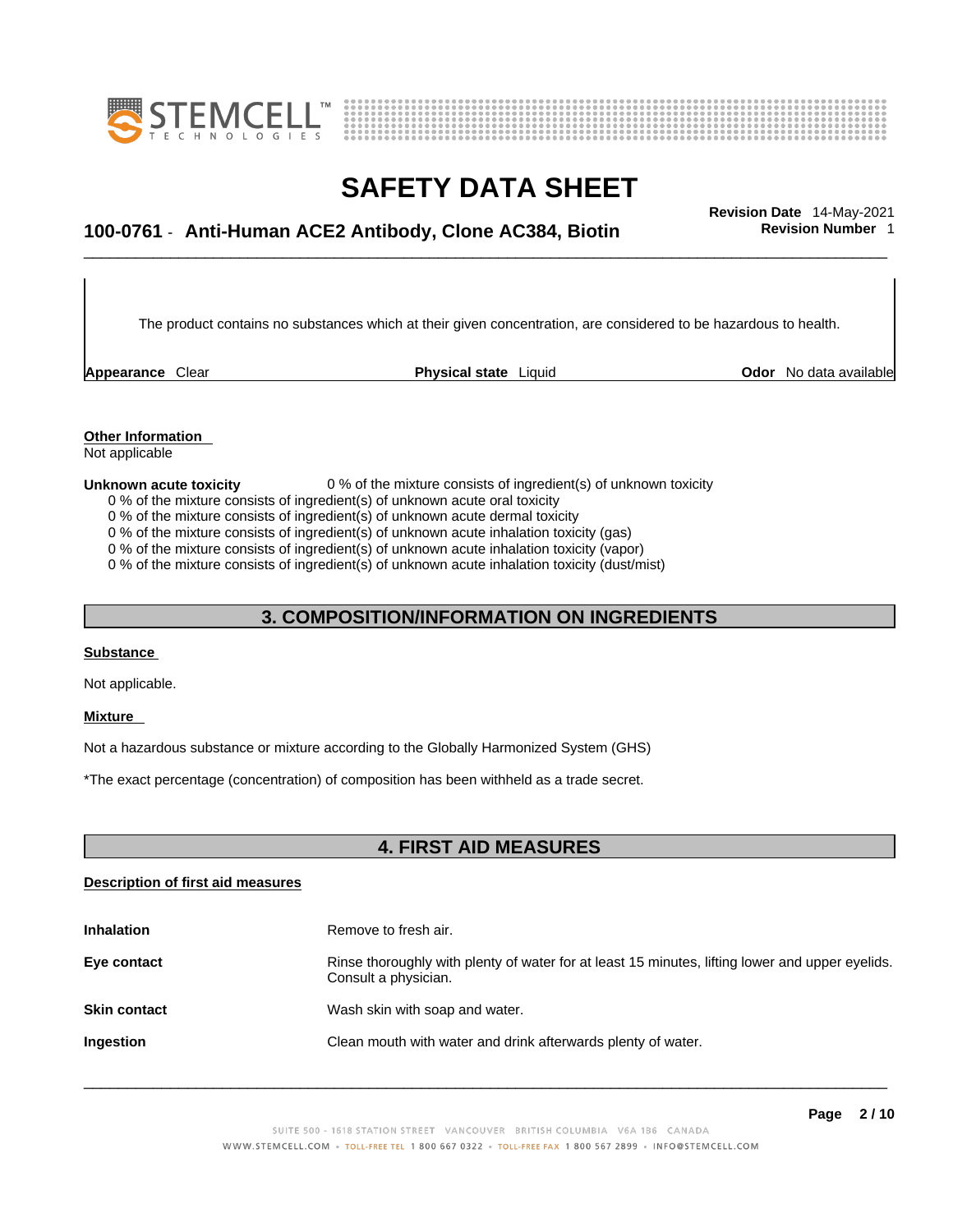



## \_\_\_\_\_\_\_\_\_\_\_\_\_\_\_\_\_\_\_\_\_\_\_\_\_\_\_\_\_\_\_\_\_\_\_\_\_\_\_\_\_\_\_\_\_\_\_\_\_\_\_\_\_\_\_\_\_\_\_\_\_\_\_\_\_\_\_\_\_\_\_\_\_\_\_\_\_\_\_\_\_\_\_\_\_\_\_\_\_\_\_\_\_ **Revision Date** 14-May-2021 **100-0761** - **Anti-Human ACE2 Antibody, Clone AC384, Biotin Revision Number** 1

| Most important symptoms and effects, both acute and delayed                                                      |                                                                                                                                       |  |
|------------------------------------------------------------------------------------------------------------------|---------------------------------------------------------------------------------------------------------------------------------------|--|
| <b>Symptoms</b>                                                                                                  | No information available.                                                                                                             |  |
|                                                                                                                  | Indication of any immediate medical attention and special treatment needed                                                            |  |
| Note to physicians                                                                                               | Treat symptomatically.                                                                                                                |  |
|                                                                                                                  |                                                                                                                                       |  |
|                                                                                                                  | <b>5. FIRE-FIGHTING MEASURES</b>                                                                                                      |  |
| <b>Suitable Extinguishing Media</b>                                                                              | Use extinguishing measures that are appropriate to local circumstances and the<br>surrounding environment.                            |  |
| Unsuitable extinguishing media                                                                                   | CAUTION: Use of water spray when fighting fire may be inefficient.                                                                    |  |
| Specific hazards arising from the<br>chemical                                                                    | No information available.                                                                                                             |  |
| <b>Explosion data</b><br><b>Sensitivity to Mechanical Impact None.</b><br><b>Sensitivity to Static Discharge</b> | None.                                                                                                                                 |  |
| Special protective equipment for<br>fire-fighters                                                                | Firefighters should wear self-contained breathing apparatus and full firefighting turnout<br>gear. Use personal protection equipment. |  |

### **6. ACCIDENTAL RELEASE MEASURES**

### **Personal precautions, protective equipment and emergency procedures**

| <b>Personal precautions</b>                          | Ensure adequate ventilation.                                                         |  |
|------------------------------------------------------|--------------------------------------------------------------------------------------|--|
|                                                      |                                                                                      |  |
| <b>Environmental precautions</b>                     |                                                                                      |  |
| <b>Environmental precautions</b>                     | See Section 12 for additional Ecological Information.                                |  |
| Methods and material for containment and cleaning up |                                                                                      |  |
| <b>Methods for containment</b>                       | Prevent further leakage or spillage if safe to do so.                                |  |
| Methods for cleaning up                              | Pick up and transfer to properly labeled containers.                                 |  |
| <b>Prevention of secondary hazards</b>               | Clean contaminated objects and areas thoroughly observing environmental regulations. |  |
|                                                      |                                                                                      |  |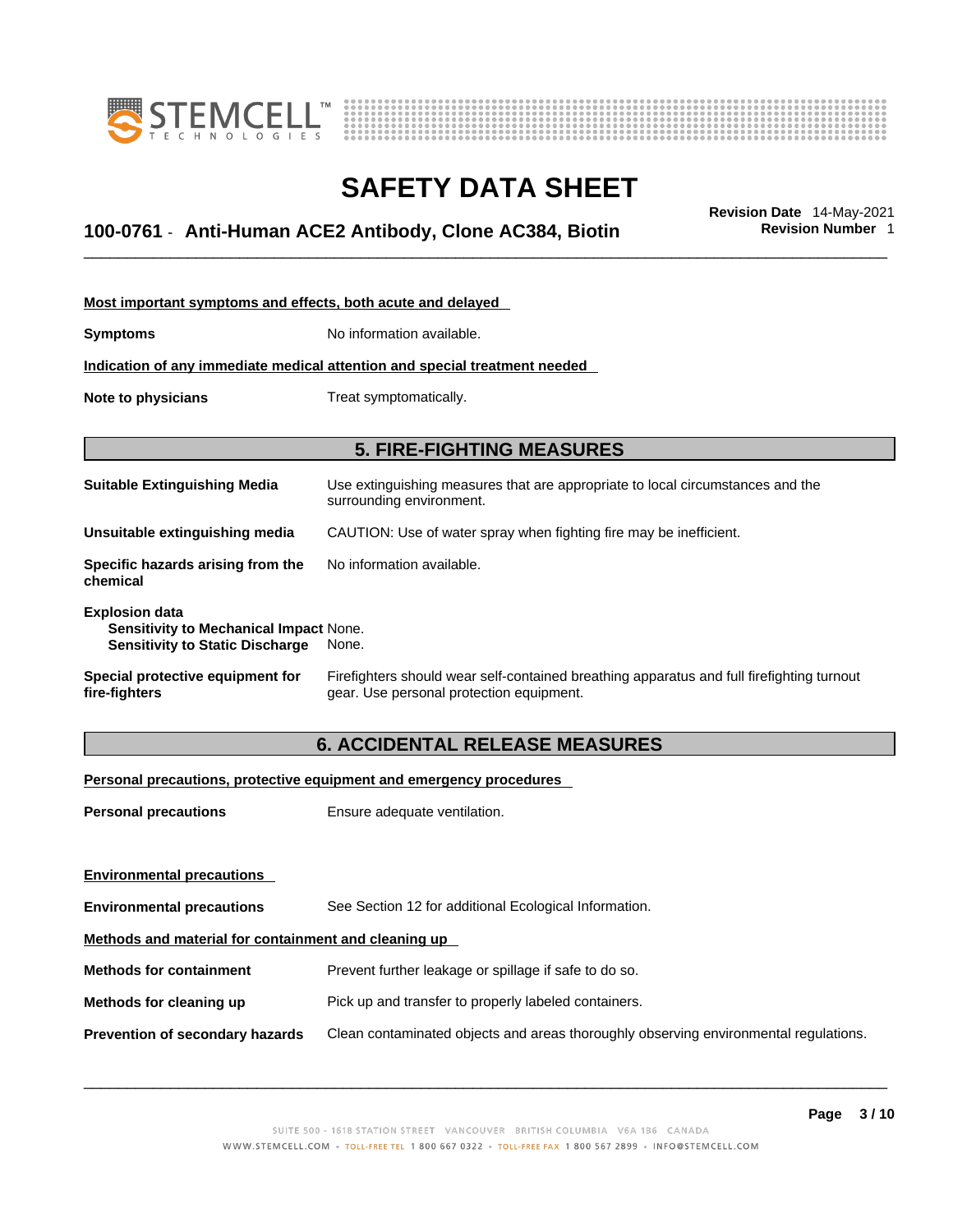



## \_\_\_\_\_\_\_\_\_\_\_\_\_\_\_\_\_\_\_\_\_\_\_\_\_\_\_\_\_\_\_\_\_\_\_\_\_\_\_\_\_\_\_\_\_\_\_\_\_\_\_\_\_\_\_\_\_\_\_\_\_\_\_\_\_\_\_\_\_\_\_\_\_\_\_\_\_\_\_\_\_\_\_\_\_\_\_\_\_\_\_\_\_ **Revision Date** 14-May-2021 **100-0761** - **Anti-Human ACE2 Antibody, Clone AC384, Biotin Revision Number** 1

|                                                              | <b>7. HANDLING AND STORAGE</b>                                                                                                                                              |
|--------------------------------------------------------------|-----------------------------------------------------------------------------------------------------------------------------------------------------------------------------|
| <b>Precautions for safe handling</b>                         |                                                                                                                                                                             |
| Advice on safe handling                                      | Handle in accordance with good industrial hygiene and safety practice.                                                                                                      |
| Conditions for safe storage, including any incompatibilities |                                                                                                                                                                             |
| <b>Storage Conditions</b>                                    | Store in accordance with information listed on the Product Information Sheet (PIS).                                                                                         |
|                                                              |                                                                                                                                                                             |
|                                                              | 8. EXPOSURE CONTROLS/PERSONAL PROTECTION                                                                                                                                    |
| <b>Control parameters</b>                                    |                                                                                                                                                                             |
| <b>Exposure Limits</b>                                       | This product, as supplied, does not contain any hazardous materials with occupational<br>exposure limits established by the region specific regulatory bodies.              |
| Appropriate engineering controls                             |                                                                                                                                                                             |
| <b>Engineering controls</b>                                  | <b>Showers</b><br>Eyewash stations<br>Ventilation systems.                                                                                                                  |
|                                                              | Individual protection measures, such as personal protective equipment                                                                                                       |
| <b>Eye/face protection</b>                                   | No special protective equipment required.                                                                                                                                   |
| Skin and body protection                                     | No special protective equipment required.                                                                                                                                   |
| <b>Respiratory protection</b>                                | No protective equipment is needed under normal use conditions. If exposure limits are<br>exceeded or irritation is experienced, ventilation and evacuation may be required. |
| <b>General hygiene considerations</b>                        | Handle in accordance with good industrial hygiene and safety practice.                                                                                                      |

### **9. PHYSICAL AND CHEMICAL PROPERTIES**

**Information on basic physical and chemical properties Physical state** Liquid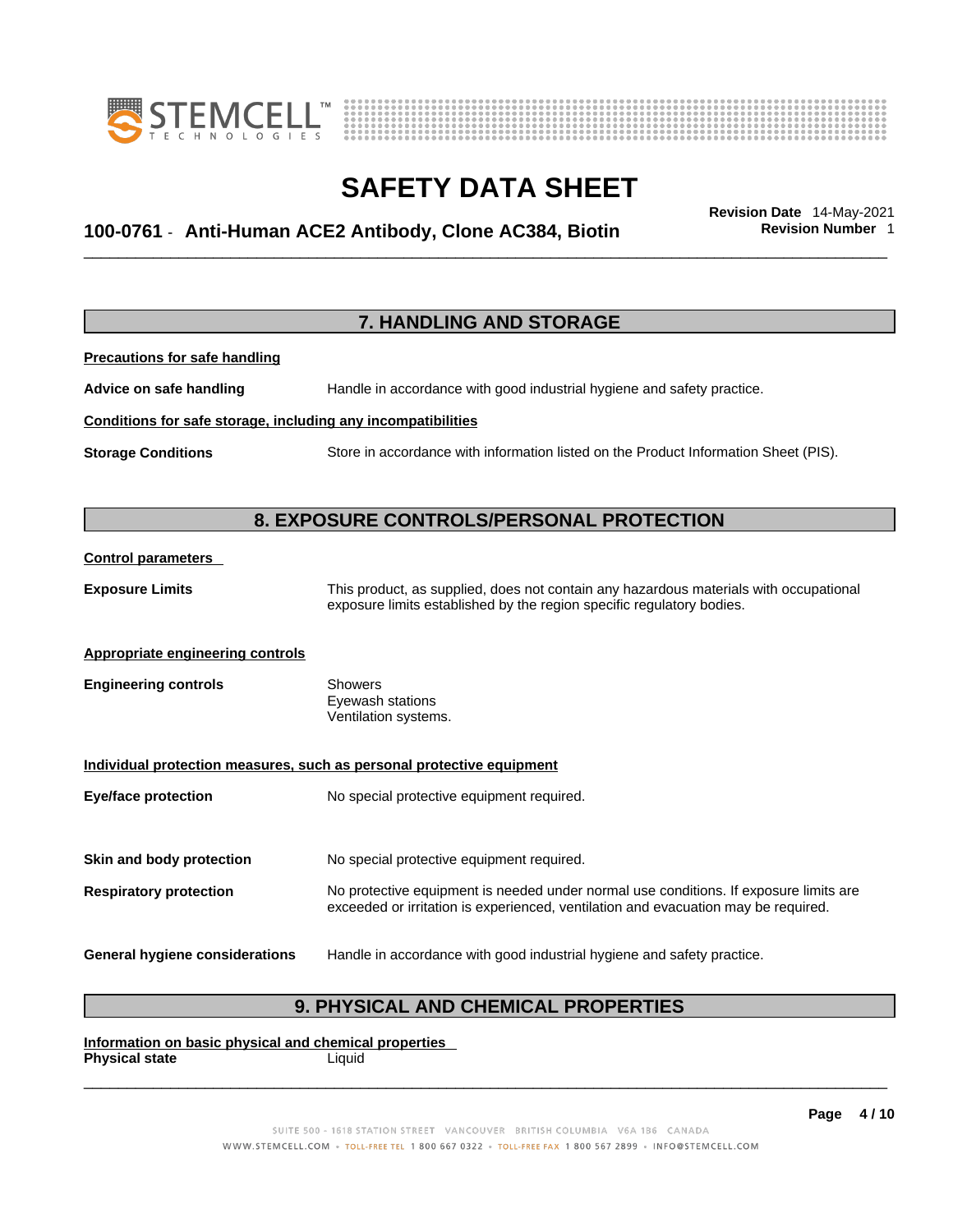



## \_\_\_\_\_\_\_\_\_\_\_\_\_\_\_\_\_\_\_\_\_\_\_\_\_\_\_\_\_\_\_\_\_\_\_\_\_\_\_\_\_\_\_\_\_\_\_\_\_\_\_\_\_\_\_\_\_\_\_\_\_\_\_\_\_\_\_\_\_\_\_\_\_\_\_\_\_\_\_\_\_\_\_\_\_\_\_\_\_\_\_\_\_ **Revision Date** 14-May-2021 **100-0761** - **Anti-Human ACE2 Antibody, Clone AC384, Biotin Revision Number** 1

**Appearance Clear** 

**Explosive properties**<br> **Oxidizing properties**<br> **Oxidizing properties**<br> **No information available Oxidizing properties Property CONSCRUTE ACCORDING METHOD Values <b>CONSCRUTE ACCORDING METHOD METHOD METHOD VALUES Property Remarks** • **Method pH** No data available None known **Melting point / freezing point** No data available None known<br> **Rojling point / bojling range** No data available None Known None known **Boiling point / boiling range** No data available **None known**<br>
No data available **None known**<br>
No data available **None known Evaporation rate Cone Cone Access Mone Cone Cone Cone Access Provident Cone Cone Access Provident Cone known<br>
<b>Flammability (solid. gas)** No data available Cone Cone Known **Flammability (solid, gas)** No data available None known **Flammability Limit in Air None known None known Upper flammability limit:** No data available **Lower flammability limit:** No data available **Vapor pressure** 1980 in the Modata available 1980 in the Known None known<br> **Vapor density** 1980 in the None Known None known None known **Vapor density** No data available None known **Relative density Water solubility** No data available None known **Solubility in other solvents** No data available None known **Partition coefficient**<br> **Autoignition temperature**<br>
No data available None Known None known **Autoignition temperature** Mo data available Mone known<br> **Decomposition temperature** No data available None known **Decomposition temperature** No data available<br> **Kinematic viscosity** No data available **Kinematic viscosity No data available None known**<br> **Discussible No data available None known**<br>
None known **Dynamic viscosity No data available None known** 

**Other Information** 

**Color Color Color Color Color Color Color No** data available **Odor Odor No data available**<br> **Odor threshold No data available** No data available

**No data available** 

**Softening point**<br> **Molecular weight**<br> **Molecular weight**<br> **Molecular weight**<br> **Molecular weight No information available Molecular formula** No information available **VOC Content (%)**<br> **Content (%)**<br>
No information available<br>
No information available **No information available Bulk density No information available** 

### **10. STABILITY AND REACTIVITY**

| <b>Reactivity</b>                                                       | No information available.                 |
|-------------------------------------------------------------------------|-------------------------------------------|
| <b>Chemical stability</b>                                               | Stable under normal conditions.           |
| <b>Possibility of hazardous reactions</b> None under normal processing. |                                           |
| <b>Conditions to avoid</b>                                              | None known based on information supplied. |
| Incompatible materials                                                  | None known based on information supplied. |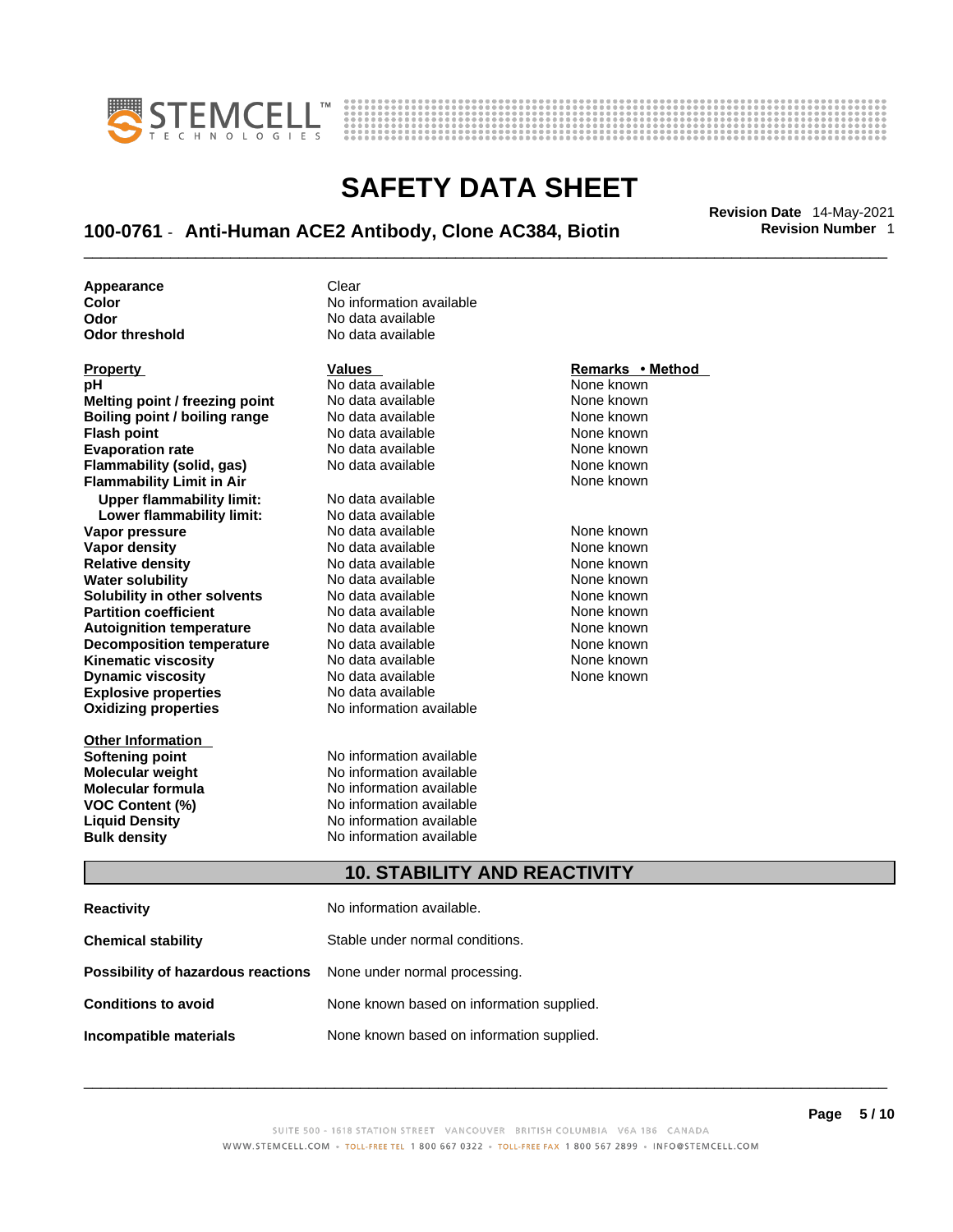



## \_\_\_\_\_\_\_\_\_\_\_\_\_\_\_\_\_\_\_\_\_\_\_\_\_\_\_\_\_\_\_\_\_\_\_\_\_\_\_\_\_\_\_\_\_\_\_\_\_\_\_\_\_\_\_\_\_\_\_\_\_\_\_\_\_\_\_\_\_\_\_\_\_\_\_\_\_\_\_\_\_\_\_\_\_\_\_\_\_\_\_\_\_ **Revision Date** 14-May-2021 **100-0761** - **Anti-Human ACE2 Antibody, Clone AC384, Biotin Revision Number** 1

**Hazardous decomposition products** None known based on information supplied.

### **11. TOXICOLOGICAL INFORMATION**

**Information on likely routes of exposure**

**Product Information**

| <b>Inhalation</b>                                                                                                                                                                                                                                                                                                                                                                                                                                                                                                                                                                 | Specific test data for the substance or mixture is not available.                          |  |
|-----------------------------------------------------------------------------------------------------------------------------------------------------------------------------------------------------------------------------------------------------------------------------------------------------------------------------------------------------------------------------------------------------------------------------------------------------------------------------------------------------------------------------------------------------------------------------------|--------------------------------------------------------------------------------------------|--|
| Eye contact                                                                                                                                                                                                                                                                                                                                                                                                                                                                                                                                                                       | Specific test data for the substance or mixture is not available.                          |  |
| <b>Skin contact</b>                                                                                                                                                                                                                                                                                                                                                                                                                                                                                                                                                               | Specific test data for the substance or mixture is not available.                          |  |
| Ingestion                                                                                                                                                                                                                                                                                                                                                                                                                                                                                                                                                                         | Specific test data for the substance or mixture is not available.                          |  |
|                                                                                                                                                                                                                                                                                                                                                                                                                                                                                                                                                                                   | Symptoms related to the physical, chemical and toxicological characteristics               |  |
| <b>Symptoms</b>                                                                                                                                                                                                                                                                                                                                                                                                                                                                                                                                                                   | No information available.                                                                  |  |
| <b>Numerical measures of toxicity</b>                                                                                                                                                                                                                                                                                                                                                                                                                                                                                                                                             |                                                                                            |  |
| <b>Acute toxicity</b>                                                                                                                                                                                                                                                                                                                                                                                                                                                                                                                                                             |                                                                                            |  |
| 0 % of the mixture consists of ingredient(s) of unknown toxicity<br>Unknown acute toxicity<br>0 % of the mixture consists of ingredient(s) of unknown acute oral toxicity<br>0 % of the mixture consists of ingredient(s) of unknown acute dermal toxicity<br>0 % of the mixture consists of ingredient(s) of unknown acute inhalation toxicity (gas)<br>0 % of the mixture consists of ingredient(s) of unknown acute inhalation toxicity (vapor)<br>0 % of the mixture consists of ingredient(s) of unknown acute inhalation toxicity (dust/mist)<br><b>Product Information</b> |                                                                                            |  |
|                                                                                                                                                                                                                                                                                                                                                                                                                                                                                                                                                                                   | Delayed and immediate effects as well as chronic effects from short and long-term exposure |  |
| <b>Skin corrosion/irritation</b>                                                                                                                                                                                                                                                                                                                                                                                                                                                                                                                                                  | No information available.                                                                  |  |
| <b>Product Information</b>                                                                                                                                                                                                                                                                                                                                                                                                                                                                                                                                                        |                                                                                            |  |
|                                                                                                                                                                                                                                                                                                                                                                                                                                                                                                                                                                                   |                                                                                            |  |

**Serious eye damage/eye irritation** No information available. Product Information

**Respiratory or skin sensitization** No information available. Product Information

**Germ cell mutagenicity** No information available.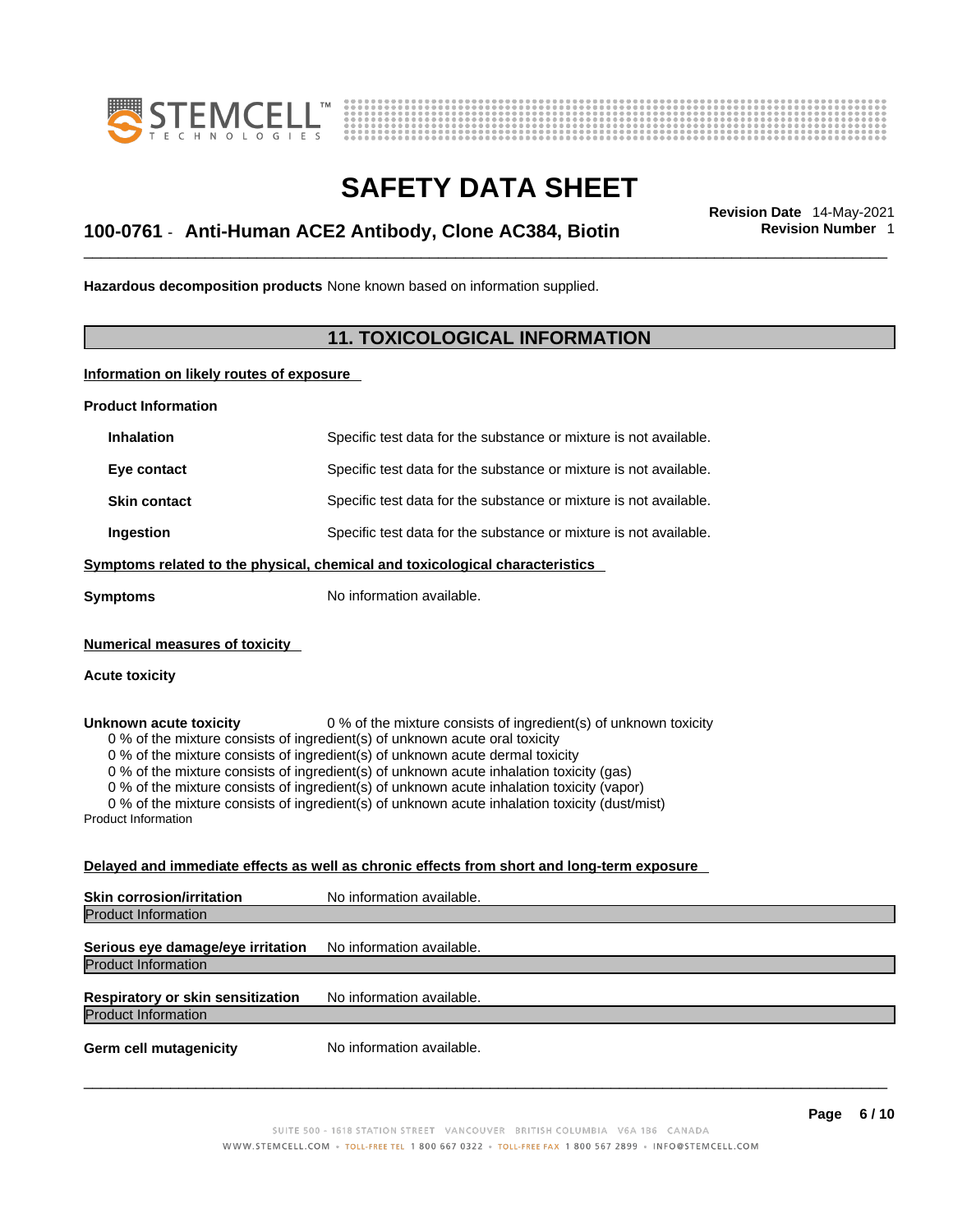



## \_\_\_\_\_\_\_\_\_\_\_\_\_\_\_\_\_\_\_\_\_\_\_\_\_\_\_\_\_\_\_\_\_\_\_\_\_\_\_\_\_\_\_\_\_\_\_\_\_\_\_\_\_\_\_\_\_\_\_\_\_\_\_\_\_\_\_\_\_\_\_\_\_\_\_\_\_\_\_\_\_\_\_\_\_\_\_\_\_\_\_\_\_ **Revision Date** 14-May-2021 **100-0761** - **Anti-Human ACE2 Antibody, Clone AC384, Biotin Revision Number** 1

| <b>Product Information</b>             |                                                                                                                    |
|----------------------------------------|--------------------------------------------------------------------------------------------------------------------|
| Carcinogenicity                        | No information available.                                                                                          |
| <b>Reproductive toxicity</b>           | No information available.                                                                                          |
|                                        | <b>Product Information</b>                                                                                         |
| <b>STOT - single exposure</b>          | No information available.                                                                                          |
|                                        | <b>Product Information</b>                                                                                         |
| <b>STOT - repeated exposure</b>        | No information available.                                                                                          |
|                                        | <b>Product Information</b>                                                                                         |
| <b>Aspiration hazard</b>               | No information available.                                                                                          |
|                                        | <b>12. ECOLOGICAL INFORMATION</b>                                                                                  |
| <b>Ecotoxicity</b>                     |                                                                                                                    |
|                                        | <b>Product Information</b>                                                                                         |
|                                        |                                                                                                                    |
| <b>Persistence and degradability</b>   | No information available.                                                                                          |
| <b>Bioaccumulation</b>                 | There is no data for this product.                                                                                 |
| Other adverse effects                  | No information available.                                                                                          |
|                                        | <b>13. DISPOSAL CONSIDERATIONS</b>                                                                                 |
| Waste treatment methods                |                                                                                                                    |
|                                        |                                                                                                                    |
| Waste from residues/unused<br>products | Dispose of in accordance with local regulations. Dispose of waste in accordance with<br>environmental legislation. |
| <b>Contaminated packaging</b>          | Do not reuse empty containers.                                                                                     |
|                                        |                                                                                                                    |
|                                        |                                                                                                                    |

### **14. TRANSPORT INFORMATION**

DOT Not regulated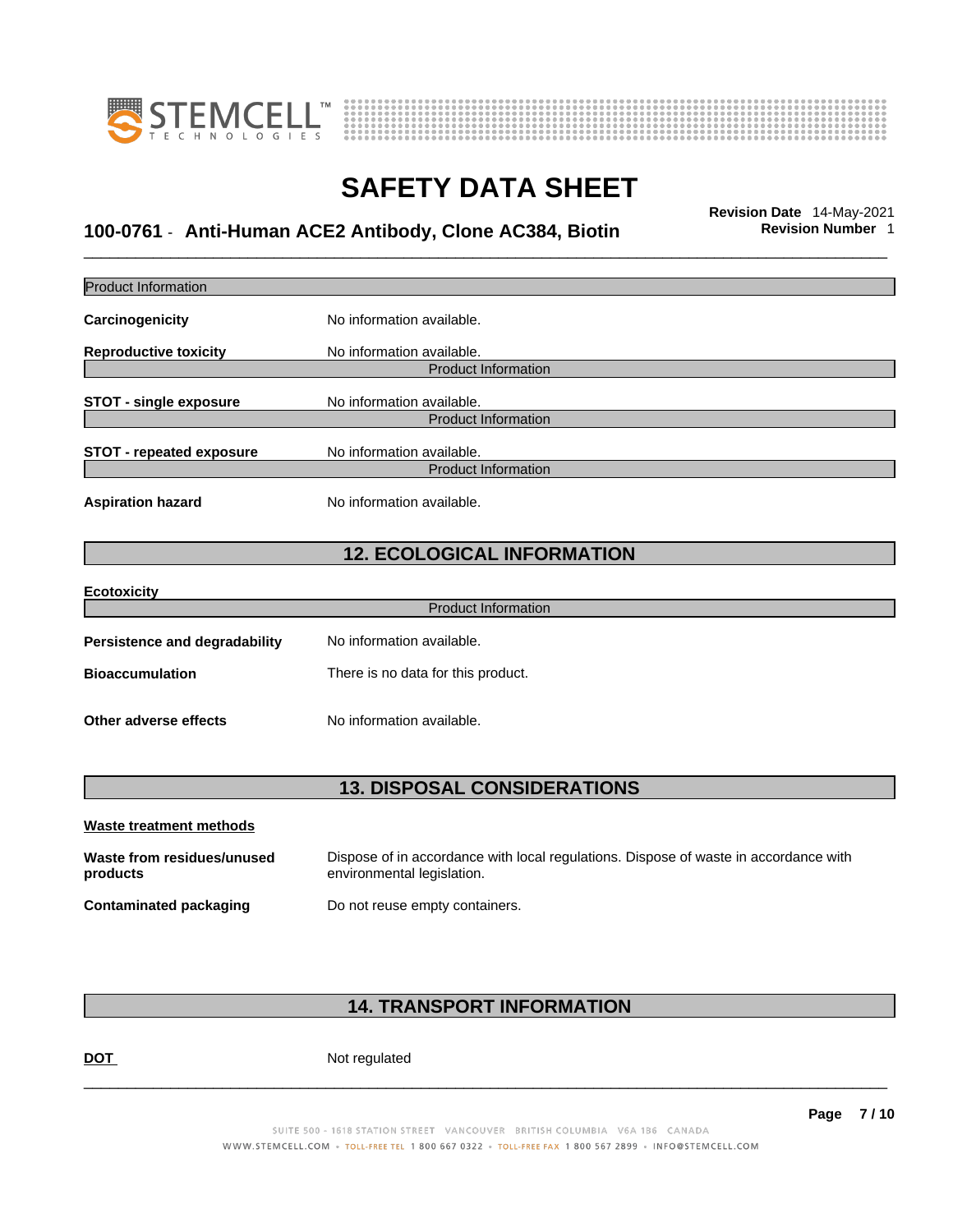



## \_\_\_\_\_\_\_\_\_\_\_\_\_\_\_\_\_\_\_\_\_\_\_\_\_\_\_\_\_\_\_\_\_\_\_\_\_\_\_\_\_\_\_\_\_\_\_\_\_\_\_\_\_\_\_\_\_\_\_\_\_\_\_\_\_\_\_\_\_\_\_\_\_\_\_\_\_\_\_\_\_\_\_\_\_\_\_\_\_\_\_\_\_ **Revision Date** 14-May-2021 **100-0761** - **Anti-Human ACE2 Antibody, Clone AC384, Biotin Revision Number** 1

| TDG         | Not regulated |
|-------------|---------------|
| <b>MEX</b>  | Not regulated |
| ICAO (air)  | Not regulated |
| <b>IATA</b> | Not regulated |
| <b>IMDG</b> | Not regulated |
| <b>RID</b>  | Not regulated |
| <b>ADR</b>  | Not regulated |
| <b>ADN</b>  | Not regulated |
|             |               |

### **15. REGULATORY INFORMATION**

| <b>International Inventories</b> |                 |
|----------------------------------|-----------------|
| <b>TSCA</b>                      | Complies        |
| <b>DSL/NDSL</b>                  | Complies        |
| <b>EINECS/ELINCS</b>             | Complies        |
| <b>ENCS</b>                      | Does not comply |
| <b>IECSC</b>                     | Complies        |
| <b>KECL</b>                      | Complies        |
| <b>PICCS</b>                     | Complies        |
| <b>AICS</b>                      | Complies        |

 **Legend:** 

 **TSCA** - United States Toxic Substances Control Act Section 8(b) Inventory

 **DSL/NDSL** - Canadian Domestic Substances List/Non-Domestic Substances List

 **EINECS/ELINCS** - European Inventory of Existing Chemical Substances/European List of Notified Chemical Substances

 **ENCS** - Japan Existing and New Chemical Substances

 **IECSC** - China Inventory of Existing Chemical Substances

 **KECL** - Korean Existing and Evaluated Chemical Substances

 **PICCS** - Philippines Inventory of Chemicals and Chemical Substances

 **AICS** - Australian Inventory of Chemical Substances

### **US Federal Regulations**

### **SARA 313**

Section 313 of Title III of the Superfund Amendments and Reauthorization Act of 1986 (SARA). This product does not contain any chemicals which are subject to the reporting requirements of the Act and Title 40 of the Code of Federal Regulations, Part 372.

| No |  |
|----|--|
| No |  |
|    |  |

 $\_$  ,  $\_$  ,  $\_$  ,  $\_$  ,  $\_$  ,  $\_$  ,  $\_$  ,  $\_$  ,  $\_$  ,  $\_$  ,  $\_$  ,  $\_$  ,  $\_$  ,  $\_$  ,  $\_$  ,  $\_$  ,  $\_$  ,  $\_$  ,  $\_$  ,  $\_$  ,  $\_$  ,  $\_$  ,  $\_$  ,  $\_$  ,  $\_$  ,  $\_$  ,  $\_$  ,  $\_$  ,  $\_$  ,  $\_$  ,  $\_$  ,  $\_$  ,  $\_$  ,  $\_$  ,  $\_$  ,  $\_$  ,  $\_$  ,

**Page 8 / 10**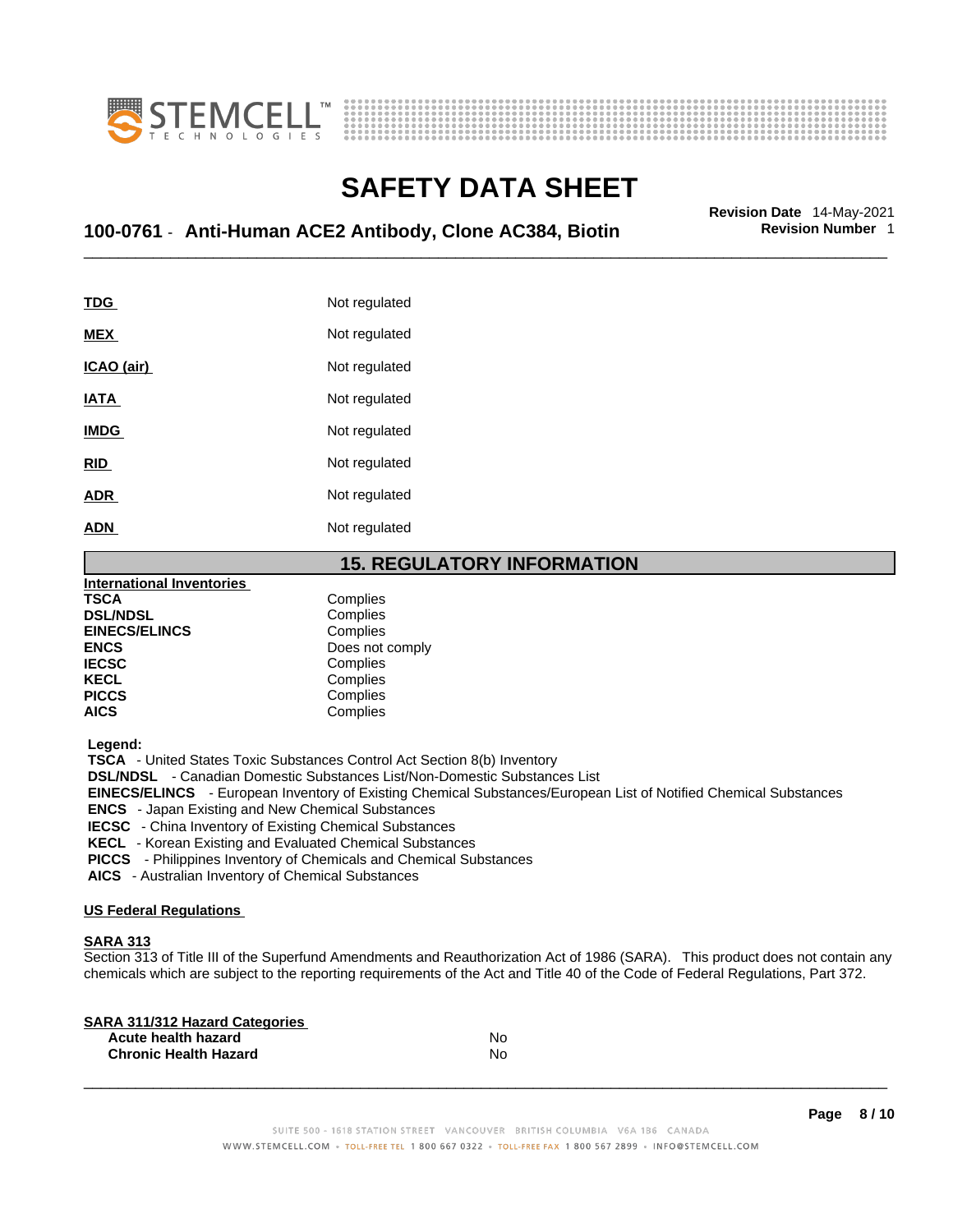



## \_\_\_\_\_\_\_\_\_\_\_\_\_\_\_\_\_\_\_\_\_\_\_\_\_\_\_\_\_\_\_\_\_\_\_\_\_\_\_\_\_\_\_\_\_\_\_\_\_\_\_\_\_\_\_\_\_\_\_\_\_\_\_\_\_\_\_\_\_\_\_\_\_\_\_\_\_\_\_\_\_\_\_\_\_\_\_\_\_\_\_\_\_ **Revision Date** 14-May-2021 **100-0761** - **Anti-Human ACE2 Antibody, Clone AC384, Biotin Revision Number** 1

| <b>Fire hazard</b>                | No  |
|-----------------------------------|-----|
| Sudden release of pressure hazard | No. |
| <b>Reactive Hazard</b>            | N٥  |

#### **CWA** (Clean Water Act)

This product does not contain any substances regulated as pollutants pursuant to the Clean Water Act (40 CFR 122.21 and 40 CFR 122.42).

#### **CERCLA**

This material, as supplied, does not contain any substances regulated as hazardous substances under the Comprehensive Environmental Response Compensation and Liability Act (CERCLA) (40 CFR 302) or the Superfund Amendments and Reauthorization Act (SARA) (40 CFR 355). There may be specific reporting requirements at the local, regional, or state level pertaining to releases of this material.

#### **US State Regulations**

#### **California Proposition 65**

This product does not contain any Proposition 65 chemicals.

### **U.S. State Right-to-Know Regulations**

#### **US State Regulations**

| Chemical name                         | New Jersey | Massachusetts | Pennsylvania |
|---------------------------------------|------------|---------------|--------------|
| Water<br>7732-18-5                    |            |               |              |
| Sodium Phosphate Dibasic<br>7558-79-4 |            |               |              |

### **U.S. EPA Label Information**

**EPA Pesticide Registration Number** Not applicable

### **16. OTHER INFORMATION, INCLUDING DATE OF PREPARATION OF THE LAST REVISION**

**Prepared By, State Control. STEMCELL Technologies Canada Inc.** Canada Inc.

**Revision Date** 14-May-2021

**Disclaimer**

**Revision Note** Noinformation available.

The information provided in this Safety Data Sheet is correct to the best of our knowledge, information and belief at the date of its publication. The information given is designed only as a guidance for safe handling, use, processing, storage,